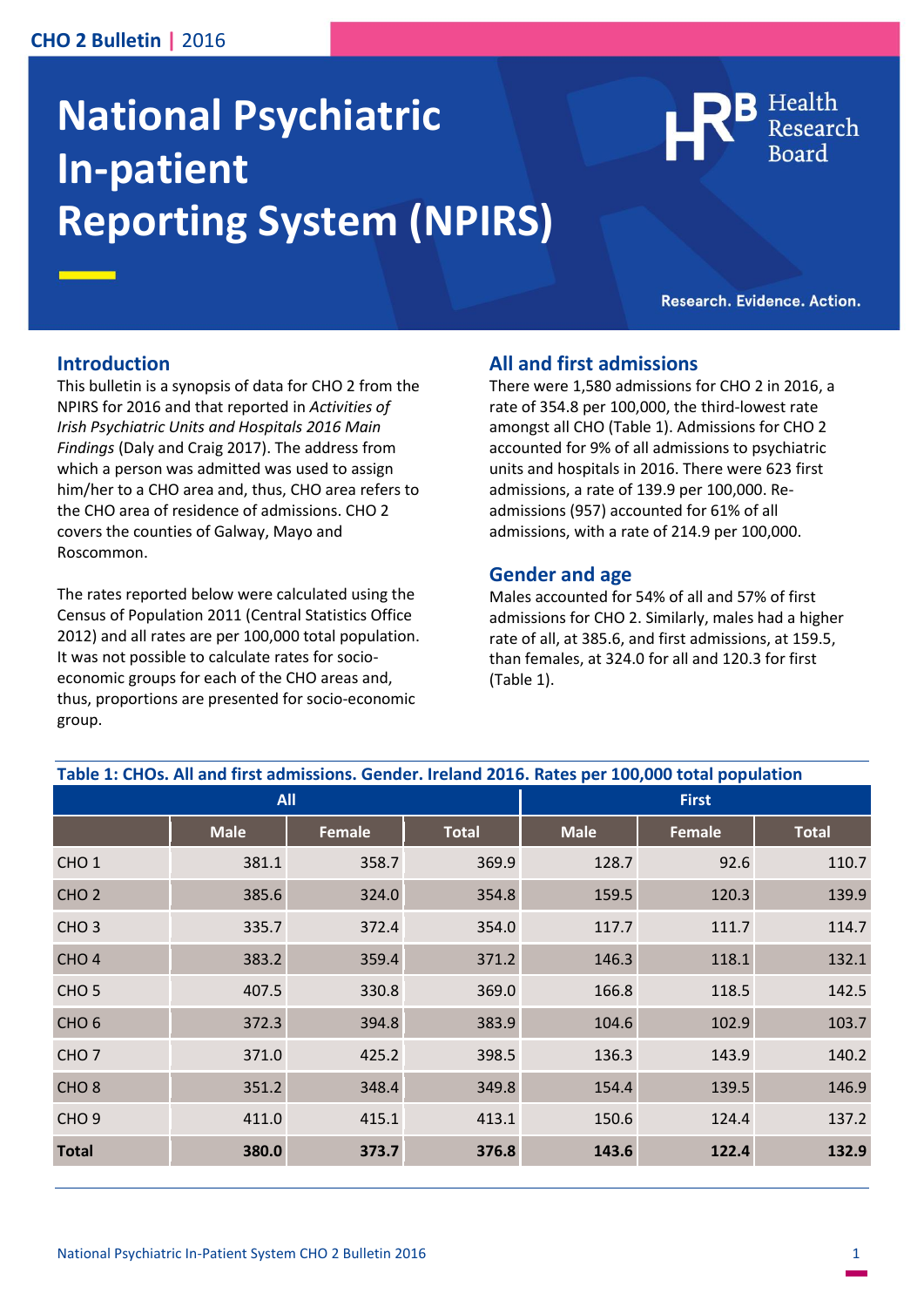# **CHO 2 Bulletin |** 2016

The 20–24 year age group had the highest rate of all admissions for CHO 2, at 555.7 per 100,000, followed by the 18–19 year age group, at 555.1, and the 35–44 year age group, at 530.5. The 75 year and over age group had the lowest rate of all admissions, at 280.5 per 100,000.

The 18–19 year age group had the highest rate of first admissions in CHO 2, at 376.0 per 100,000, followed by the 20–24 year age group, at 283.3, and the 25–34 year age group, at 209.6. The 45–54 year age group had the lowest rate of first admissions, at 133.9.

Age groups were condensed into two groups: under 45 years and 45 years and over. The 45 year and over age group had the highest rate of admissions in all CHO areas, with rates ranging from 642.6 per 100,000 in CHO 7 to 431.2 in CHO 2 (Figure 1). The under 45 year age group had a rate of 310.1 in CHO 2. The rate of admission for the 45 year and over group in CHO 6 (574.4), CHO 7 (642.6) and CHO 8 (531.8) was over twice that of the under 45 year group for those areas.

# **Marital status**

Single persons accounted 62% of all and 62% of first admissions for CHO 2; married

persons accounted for 26% of all and 26% of first admissions; widowed persons accounted for 3% of all and 4% of first admissions; and divorced persons accounted for almost 3% of all and 2% of first admissions.

#### **Socio-economic group**

Twenty-one per cent of all admissions had nonmanual occupations, 8% had manual skilled occupations, 7% were semi-skilled and 7% were lower professionals. However, it is worth noting that almost 42% of returns for CHO 2 did not specify an occupation, making assignment to a socio-economic group impossible.

#### **Diagnosis**

Depressive disorders accounted for 39% of all admissions and 43% of first admissions for CHO 2; schizophrenia accounted for 19% of all and almost 13% of first admissions; and neuroses accounted for 13% of all and 15% of first admissions.

All and first admission rates in CHO 2 were highest for depressive disorders, at 138.5 (Figure 2) and 60.6 per 100,000, respectively. Schizophrenia had the second-highest rate of all admissions in CHO 2, at 66.7, followed by neuroses, at 44.9 and mania, at 39.3. Neuroses had the second-highest rate of first admissions in CHO 2, at 21.1 per 100,000, followed by schizophrenia, at 17.5.



## **Figure 1: All admissions by age category by CHO area. Ireland 2016. Rates per 100,000 total population**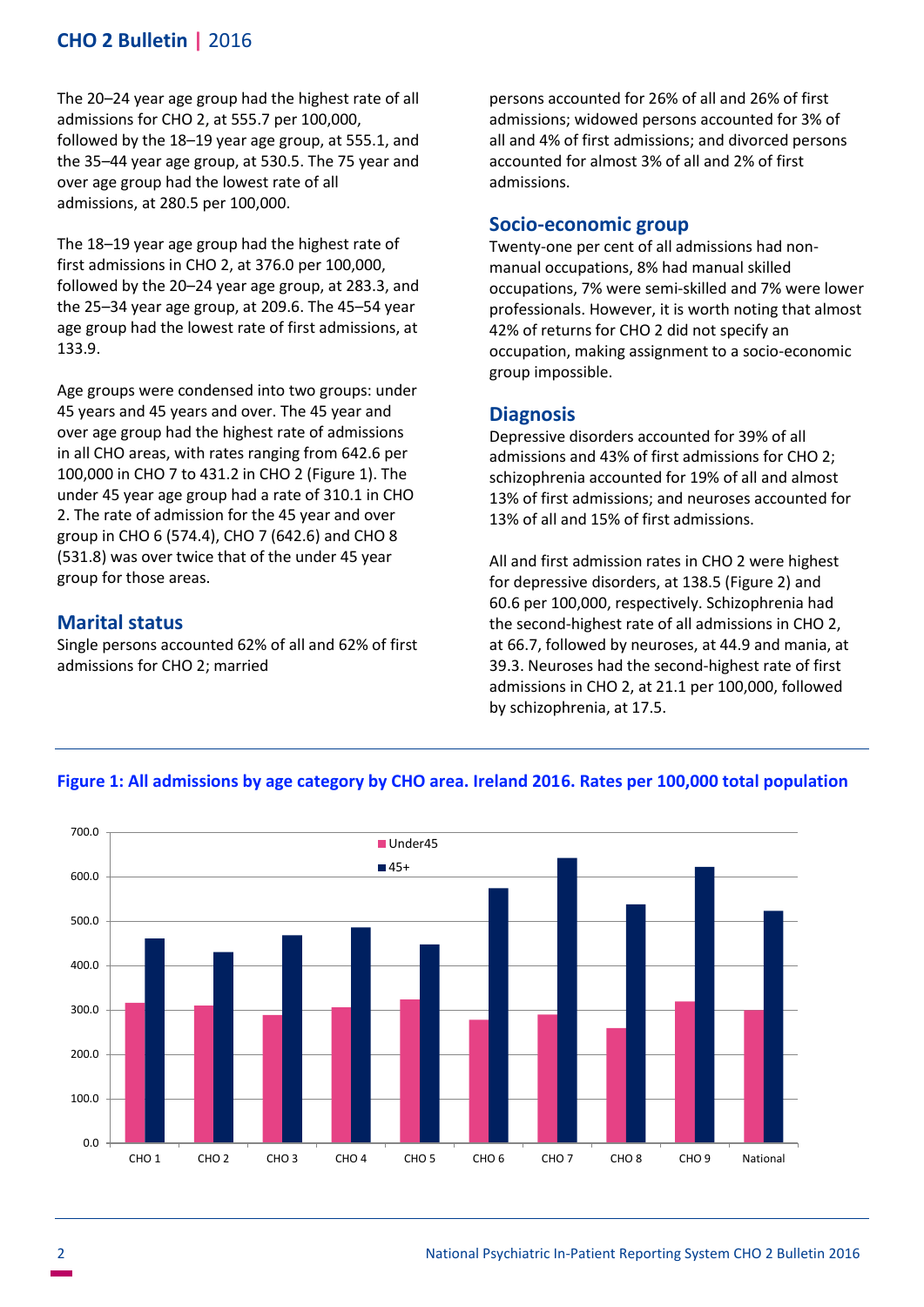# **CHO 2 Bulletin |** 2016

#### **Legal status**

Involuntary admissions accounted for 13% of all and 13% of first admissions for CHO 2. The rate of all involuntary admissions in CHO 2 was 46.0, while that for first admissions was 18.9 per 100,000 (Figure 3).

## **Hospital type**

Eighty-one per cent of all admissions for CHO 2 were to general hospital psychiatric units, 2% were to psychiatric hospitals/continuing care units and 17% were to independent/private and private charitable centres.

#### **Discharges**

There were 1,590 discharges (1,581 discharges and 9 deaths) for CHO 2 in 2016. Almost one-third (31%) of discharges occurred within one week of admission, 19% occurred within one to two weeks and 19% occurred within two to four weeks of admission. Ninety-four per cent of discharges occurred within three months of admission. This is similar to the pattern observed nationally.

Discharges for CHO 2 accounted for 9% of all discharges nationally and 9% of all in-patient days. The average length of stay for all discharges for CHO 2 was 54.9 days (median 14 days) (Figure 4). This compares with the national average of 57.7 days (median 15 days).

When discharges with a length of stay of one year or more were excluded, discharges for CHO 2 accounted for 9% of discharges and 9% of in-patient days. The average length of stay for discharges, excluding those with a length of stay of one year or more, was 25.8 days (median 13 days).

#### **References**

Central Statistics Office (2012) Census of Population 2011, www.cso.ie.

Daly A and Craig S (2017) *Activities of Irish Psychiatric Units and Hospitals 2016*. HRB Statistics Series 35. Dublin: Health Research Board.



# **Figure 2: Admissions for selected diagnostic groups by CHO area. Ireland 2016. Rates per 100,000 total population**